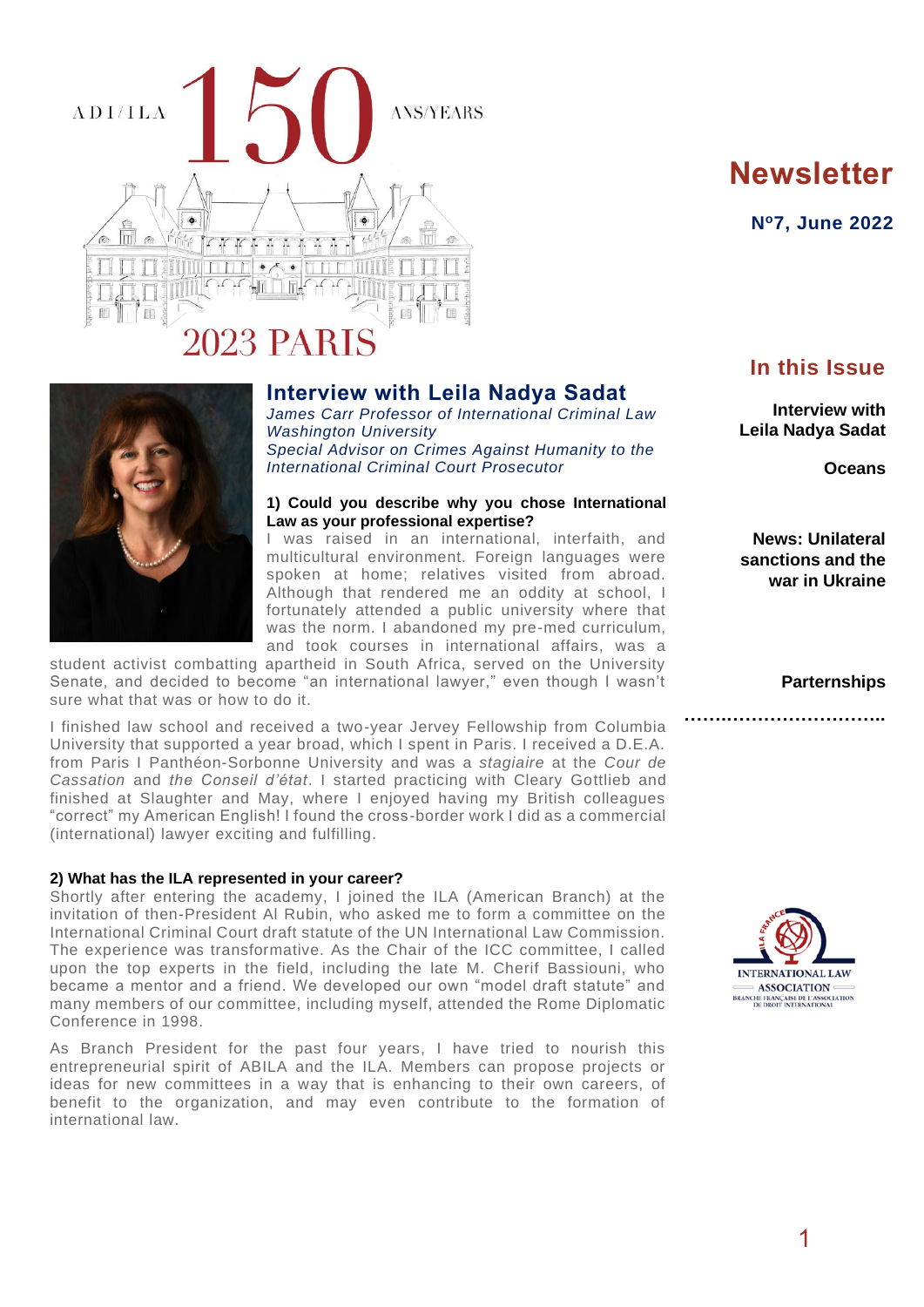#### **3) What reflections does the current war in Ukraine trigger in you, particularly considering your expertise in international criminal law ?**

The war has come as a shock. Perhaps it should not have been, given Chechnya, Georgia, Syria, and the annexation of Crimea, but to see two members of the Council of Europe at war, one of which invaded the other, is beyond upsetting, and I issued an [ABILA Presidential Statement](https://www.ila-americanbranch.org/presidential-statement-on-the-situation-in-ukraine/) to that effect<sup>1</sup>. The unlawful use of force against the territorial integrity of another state is an act of aggression, and the mounting evidence of war crimes and crimes against humanity represents an attack on the people and territory of Ukraine and on the values of civilization itself, values embodied in international law. As a Special Adviser to the ICC Prosecutor, it has been gratifying to see how states – including the United States – have rallied to the Court, recognizing the importance of having justice, in real time, be a part of the equation.

#### **4) In June 2023, we will meet to celebrate the 150th anniversary of the ILA, with a theme of "build tomorrow." What are some of the key issues the ILA needs to tackle in order to "build tomorrow"?**

In addition to the serious problem of war and the ongoing global pandemic, a key challenge to the international legal order today is the problem of inequity, of haves and have nots. International law is built upon universal values; but its application across the globe is anything but equal or universal. With 4,600 members worldwide, in 63 Branches, the ILA is well placed to make important and concrete contributions to addressing global inequality.

# **WHITE PAPER – OCEANS**

### **Coordinators:**

**Niki Aloupi**, **Niki Aloupi**, **Assistant/Rapporteur** *University Paris 2 Pantheon Assas (France)* **Yanis Dekkiche Gabriele Göttsche Wanli, <b>Abrielian Soration** Soraya Grigoriou-Gratton *Former Director of the Division for Ocean Affairs and the Law of the Sea,Office of Legal Affairs, United Nations*

### **Steering Committee:**

**Frida Maria Armas Pfirter** *University of Buenos Aires et Austral University (Argentina)* **Juliette Baab-Riley** *Deputy Permanent Representative, Permanent Mission of Barbados to the United Nations* **Maria Gavouneli** *National Kapodistrian University of Athens, Senior Policy Advisor of the Hellenic Foundation for European and Foreign Policy (Greece)* **Kristina Gjerde** *Senior High Seas Advisor to IUCN's Global Marine and Polar Program, Middlebury Institute of International Studies (United States of America)* **Tasfir Malick Ndiaye** *Former member of the International Tribunal for the Law of the Sea* **Váslav Mikulka,** *Former member of the International Law Commission, Former Director of the Division for Ocean Affairs and the Law of the Sea, Former Director of the Codification Division of the United Nations Office of Legal Affairs* **Essam Yissan Mohammed** *Global Lead for Climate and Sustainability with the WorldFish Centre* **Clement Yow Mulalap** *Legal Advisor at the Permanent Mission of the Federated States of Micronesia to the United Nations* **Nilufer Oral** *Director of the Centre for International Law, National University of Singapore (Singapore ), Instanbul Bilgi University (Turkey), Member of the International Law Commission*

<sup>&</sup>lt;sup>1</sup>The ADI/ILA 2023 [Special Newsletter](https://www.ilaparis2023.org/wp-content/uploads/2022/03/NL-special-newsletter-ukraine.pdf) and ADI/ILA's [Additional Statement](https://www.ilaparis2023.org/wp-content/uploads/2022/03/Statement_on_Situation_in_Ukraine_FINAL_0322.pdf) on Ukraine are also available online.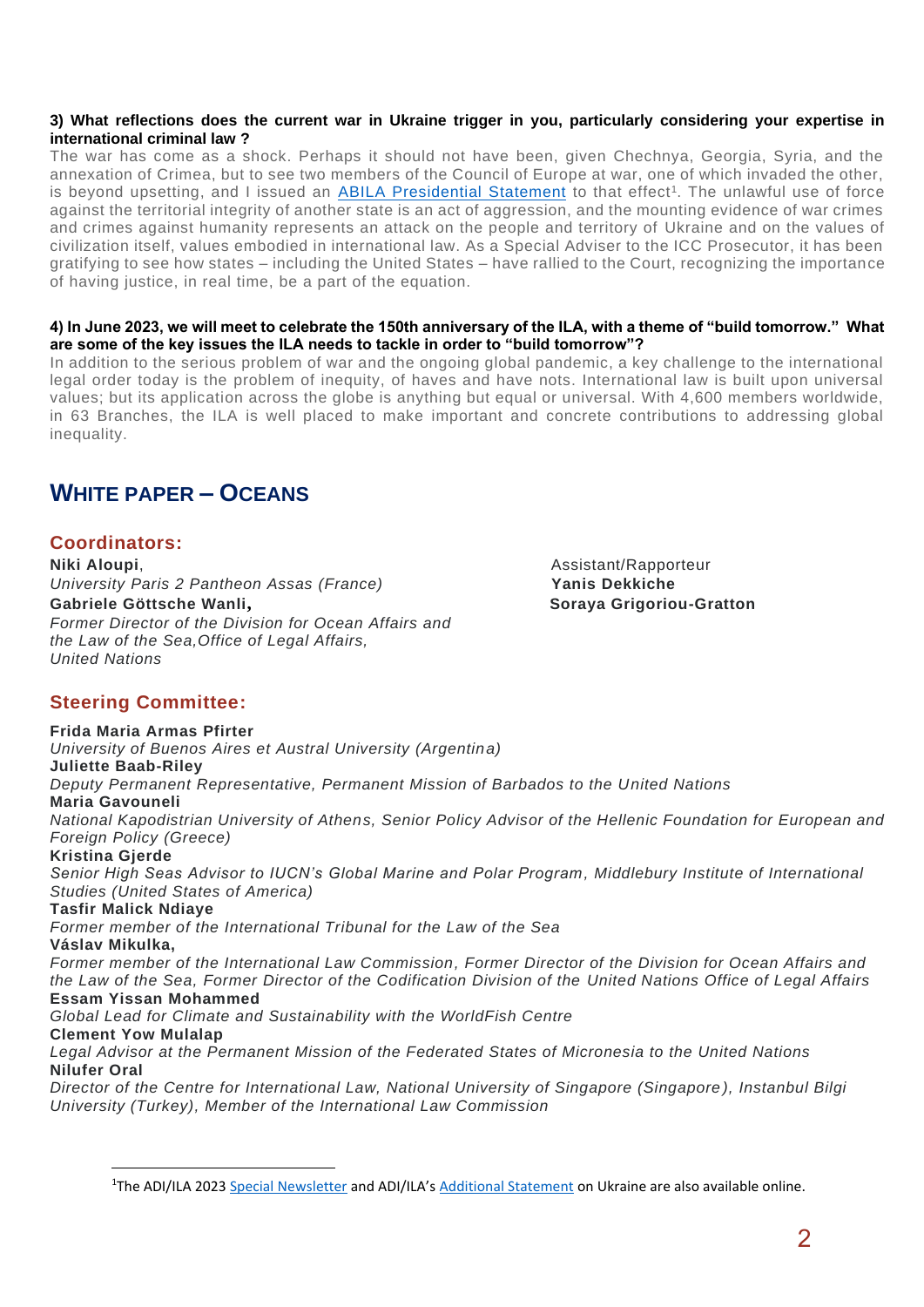#### **Bernard H. Oxman**

*University of Miami (United States of America), Member of the Institute of International Law, Former U.S. Representative to the Third U.N. Conference on the Law of the Sea, Former co-editor in chief, American Journal of International Law*

**Melissa Walsh**

*Program Manager, Ocean Finance Initiative, Asian Development Bank*

# 3 questions for Niki Aloupi and Gabriele Göttsche Wanli

#### **1. The importance of the oceans for our planet is no longer in question. Why do you think there has been a renewed interest in it in recent years ?**



It is well known that the oceans cover 71% of our "blue planet" and play a predominant role in its ecosystem. However, as long as their use was essentially limited to the main activities, such as navigation and the exploitation of certain living and non-living resources, it did not seem to pose any new problems for several years. At the same time, the law of the sea did not attract as much attention from international lawyers. Indeed, since the adoption of the Montego Bay Convention in 1982, the "new law of the sea", as it has been called, was considered to be almost fully codified and no longer raising any new major legal issues. However,



various more or less recent developments have given rise to a considerable and much-needed revival of interest in both the oceans and the law of the sea. These include the impacts of climate change and notably rising sea-level; loss of and threats to marine biodiversity as a result of overexploitation and pollution, including from plastics; geopolitical instability and maritime disputes; large scale migration of people by sea; criminal activities, such as modern piracy; and significant technological advances impacting for example marine scientific research, the exploration for and exploitation of the ocean's resources and the generation of renewable energy, maritime transport, and surveillance and enforcement activities at sea… These are all highly topical issues that demonstrate beyond any doubt the importance of renewing our thinking about the legal norms we need to organize human activities involving the maritime surfaces.

#### **2. Modern international law was first built around the Law of the Sea. Grotius comes to mind. What does history teach us for our contemporary concerns ?**

The old quarrel between Grotius and Selden four centuries ago is hardly alien to contemporary concerns, even if it has undergone an inevitable evolution. *Mare liberum* versus *mare clausum* remained for a long time a statocentric dichotomy (even though Grotius wrote *Mare liberum* in order to defend the interests of a private company): what mattered was whether the oceans, or rather a significant part of them, could be freely used and exploited by all states. Nowadays, however, the question goes beyond the purely state-based framework: it is no longer just a question of preserving the freedom of the seas, but of protecting the oceans themselves, their resources and their environment, from overexploitation and pollution, so that all humanity can continue to benefit from them in the future. Thinking of ocean management in terms of the rights and freedoms of states has become insufficient, especially as history has shown that abuses are too often perpetrated in the name of freedom. It is therefore more appropriate to think in terms of "limits". The legally binding instrument on the conservation and sustainable use of marine biodiversity beyond areas of national jurisdiction, currently under negotiation, is nothing less than a response to the many challenges posed by t he implementation of the Grotian freedom of the seas. There are also several other contemporary issues which find their origins, but also some answers, in history, for example piracy, perhaps the oldest phenomenon in international law, which is still relevant today, albeit in a different form.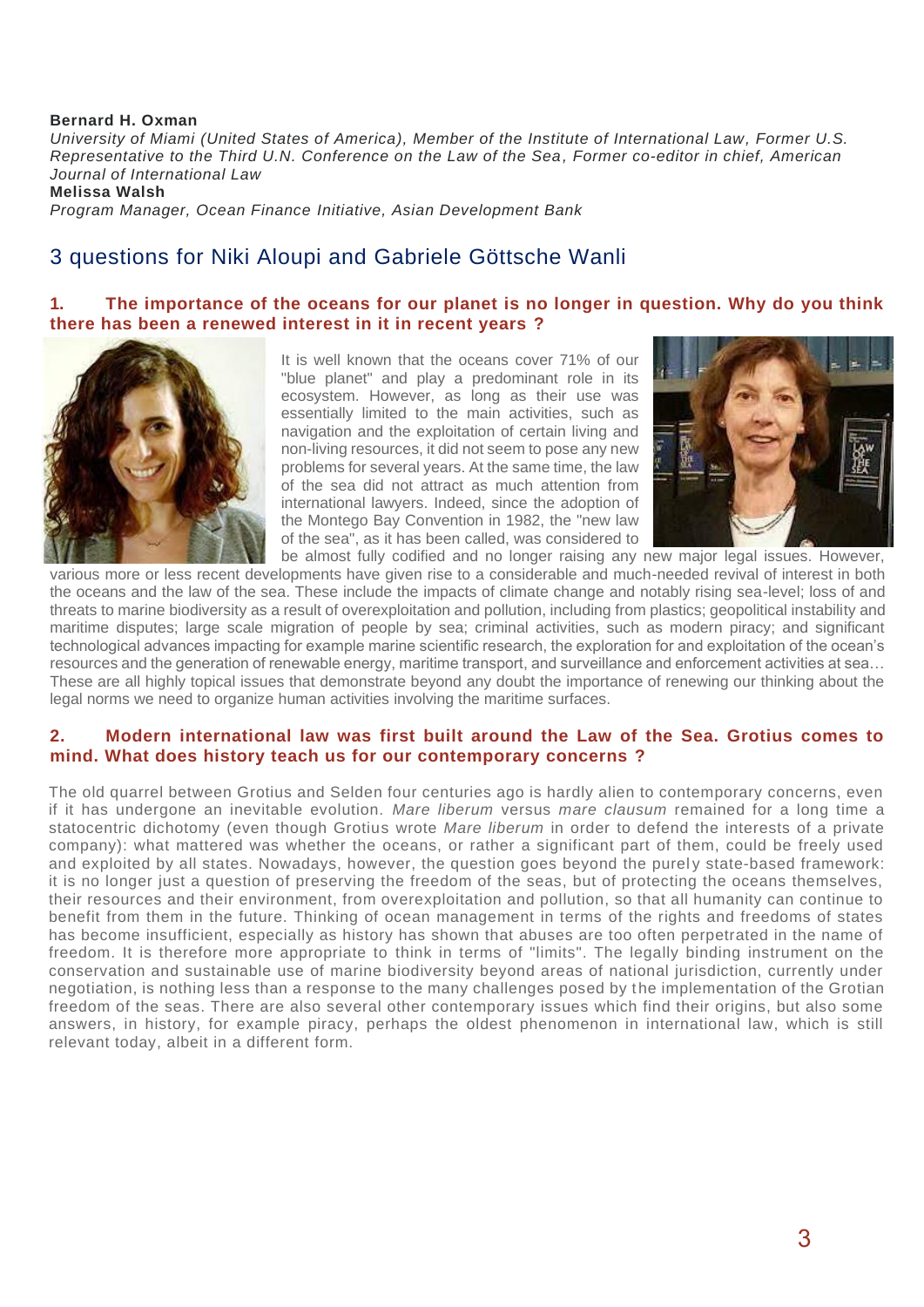#### **3. With a few months to go before the publication of the white paper for which you are responsible, can you already sketch out some of the ideas that are beginning to emerge from your work?**

The themes to be addressed in the White Paper on the Ocean(s) are as vast as the oceans themselves. While it is difficult to predict the future, climate change, environmental degradation, population growth and movements, economic development, technological advances and geopolitical insecurity, criminal activities and governance gaps, are expected to be among the main drivers of change for the oceans in the years to come. From a law of the sea perspective, we identified in particular sea level rise and technological advances , such as autonomous ships and other vehicles, drones, and floating offshore structures, as developments which will substantially transform the way in which the use of the oceans and its framing by the law of the sea have been conceived until now. We also underscore the fundamental importance of the human dimension and the need for the law of the sea, which is essentially statocentric and horizontal in its classical conception, to be humanized. All above said drivers will impact social development and further accentuate the need to protect human health and safety as well as other human rights. Today and in the future, people will need to be protected not only against smuggling and illicit trafficking, refoulement, forced labour, piracy and armed robbery, ter rorist acts, unfair labour practices and gender inequality, but also against the adverse impacts of climate change and environmental degradation amongst other threats. In short, the individual is emerging as a central figure in the law of the sea and its contemporary issues and cannot be ignored when thinking about the future of the oceans .

# **News: Unilateral Sanctions and the War in Ukraine**

# *Natalia Chaeva*

*Doctor of Law, in-house counsel and Member of the Communications Committee ADI/ILA 2023*

Russia launched the so-called ["special military operation"](https://tass.com/defense/1409813?utm_source=google.com&utm_medium=organic&utm_campaign=google.com&utm_referrer=google.com) in Ukraine on 24 February 2022. On [2 March 2022,](https://www.un.org/pga/76/2022/03/02/press-briefing-by-spokesperson-2-march-2022/) an overwhelming majority of states in the UN General Assembly qualified Russian actions in Ukraine as "aggression" and demanded the withdrawal of Russian forces. Yet the adoption of any coercive measur es by the Security Council, the only body empowered by the Charter to do so, is [blocked by Russia,](https://www.un.org/press/en/2022/sc14808.doc.htm) a permanent member which is at the very source of the Charter violations. The current [major crisis](https://news.un.org/en/focus/ukraine) on the European continent shows, once again, [the limits of the UN system.](https://blog.leclubdesjuristes.com/la-guerre-en-ukraine-un-discredit-definitif-pour-lonu-par-jean-marc-sorel-professeur-a-luniversite-paris-1-sorbonne/)

Since President Putin's recognition of the Luhansk and Donetsk Republics and the entry of Russian tanks into Ukraine, Western States have acted through unilateral sanctions, either individually or jointly, notably within the European Unio[n. Several packages of sanctions](https://graphics.reuters.com/UKRAINE-CRISIS/SANCTIONS/byvrjenzmve/) have been placed on Russia and extended to Belarus for its involvement alongside Russia. These [unprecedentedly broad sanctions](https://www.whitehouse.gov/briefing-room/statements-releases/2022/05/08/fact-sheet-united-states-and-g7-partners-impose-severe-costs-for-putins-war-against-ukraine/) are primarily intended to put pressure on the Russian government to cease military attacks and restore Ukraine's territorial integrity.

In the fourth month of the war, the measures adopted have yet to prove their effectiveness. The fact remains that Russia has committed internationally wrongful acts of particular gravity, namely the violation of the territorial integrity of Ukraine and aggression, ["the most serious and dangerous form of the illegal use of force"](http://hrlibrary.umn.edu/instree/GAres3314.html). Since the prohibition of armed aggression is a [peremptory norm of international law,](https://documents-dds-ny.un.org/doc/UNDOC/GEN/G19/243/93/PDF/G1924393.pdf?OpenElement) States and international organisations are obliged to cooperate in order to put an end to any serious breach of the prohibition of armed aggression and not to recognise as lawful the situation created as a result of such breach (see Article 41 (1) & (2) of [the ILC Articles on Responsibility of States for Internationally Wrongful Acts](https://legal.un.org/ilc/texts/instruments/english/draft_articles/9_6_2001.pdf) and Article 42 (1) & (2) of the Articles on Responsibility of International Organisations ). Although the coercive instruments adopted in the context of the war in Ukraine do not explicitly refer to these obligations, they [can be seen](https://blog.leclubdesjuristes.com/les-mesures-restrictives-de-lue-contre-la-russie-fonction-contenu-efficacite-par-charlotte-beaucillon-professeure-de-droit-a-luniversite-de-lille-ed-research-handbook-on-un/) as [contributing](https://ec.europa.eu/commission/presscorner/detail/en/STATEMENT_22_1423) to their [implementation.](https://www.whitehouse.gov/briefing-room/presidential-actions/2022/04/06/prohibiting-new-investment-in-and-certain-services-to-the-russian-federation-in-response-to-continued-russian-federation-aggression/)

Since the collective sanctions are not possible, are states and international organisations not obliged or at least legitimate to act? The legitimacy of recourse to unilateral sanctions would be based on the protection of the collective interest of the international community as a whole, in the sense of Article 48 (1) of the ILC Articles on the Responsibility of States for Internationally Wrongful Acts (and Article 49 (3) of the Articles on the Responsibility of International Organisations). This is without prejudice to the question of the lawfulness of such measures, a complex issue to which international law provides only a few answers. Given the role that international sanctions are bound to play, the definition of their legal regime becomes pressing.